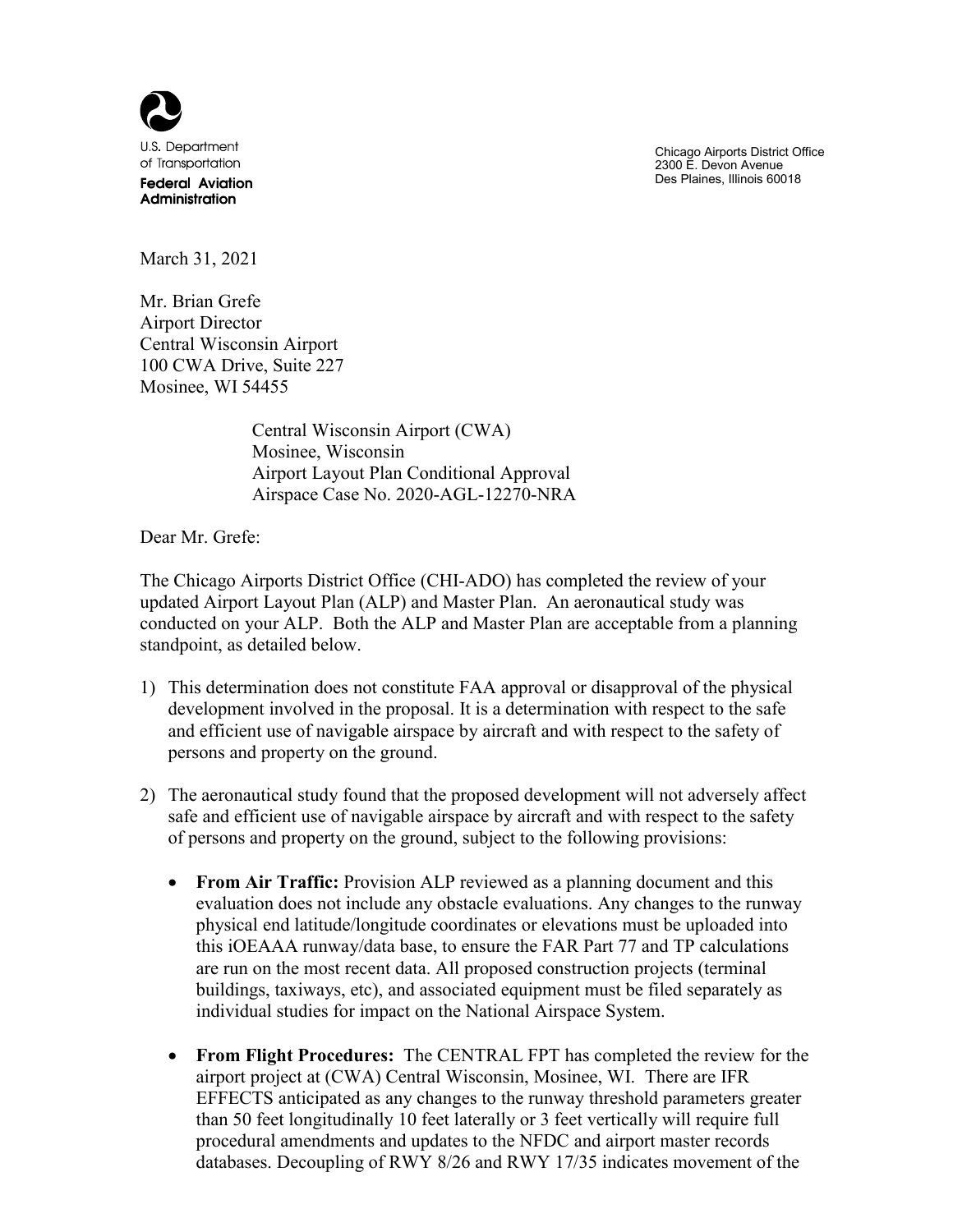RWY 8 threshold beyond these parameters which will require amendment of RWY 8 approach procedures and RWY 26 Takeoff minimums procedures. Any such change must be vetted through the validation processes. Appropriate ALP and GIS Obstacle survey updates are required for FPT feasibility review. Request should be submitted via the IFP portal processing. If requesting development of amended/new Instrument Flight Procedures (IFPs), they should be scheduled to coincide with a 56-day change cycle date. Our ability to develop your procedures in a timely manner is dependent upon the receipt of the data and an accepted and validated GIS survey. Any other construction impact to existing procedures, if any, will be provided when the NR/NRA for the actual construction is filed. The listing of the proposal on the ALP does not constitute a request for the procedures. The request for IFPs is a separate action that must be submitted to the FAA in writing or via the AeroNav Products website,

http://aeronav.faa.gov/index.asp?xml=aeronav/PIT/ifpform , A MINIMUM of 24 to 30 months before the desired usage. We will determine eligibility and notify you following receipt of the request. Please contact the Central FPT at 817-222- 5900 when you're ready to submit your request. We will assist you with the web address or other physical address and provide specialist contact information at that time. Proponent must provide proposed relocation/location information of any equipment that will be relocated or added: Lighting, Localizer, AWOS, PAPIs, etc. Obstructions must be surveyed IAW FAA No. 405 specifications and submitted to the Central FPT to be included in the obstruction database. NOTE: Noting on the ALP that an obstruction will be removed does not constitute an official request for updated IFPs. If it is noted that an obstacle has been identified, but, will be removed later, this action must be followed-up on, and action taken to update the iOE-AAA automation tool that the obstacle has actually been removed.

- 3) In making this determination, the FAA has considered matters such as the effects the proposal would have on existing or planned traffic patterns of neighboring airports, the effects it would have on the existing airspace structure and projected programs of the FAA, the effects it would have on the safety of persons and property on the ground, and the effects that existing or proposed manmade objects (on file with the FAA), and known natural objects within the affected area would have on the airport proposal.
- 4) The FAA has only limited means to prevent the construction of structures near an airport. The airport sponsor has the primary responsibility to protect the airport environs through such means as local zoning ordinances, property acquisition, avigation easements, letters of agreement or other means.
- 5) This ALP approval is conditioned on acknowledgement that any development on airport property requiring Federal environmental approval must receive such written approval from FAA prior to commencement of the subject development. This ALP approval is also conditioned on acceptance of the plan under local land use laws. We encourage appropriate agencies to adopt land use and height restrictive zoning based on the plan.
- 6) Approval of the plan does not indicate that the United States will participate in the cost of any development proposed. AIP funding requires evidence of eligibility and justification at the time a funding request is ripe for consideration. Please note that: